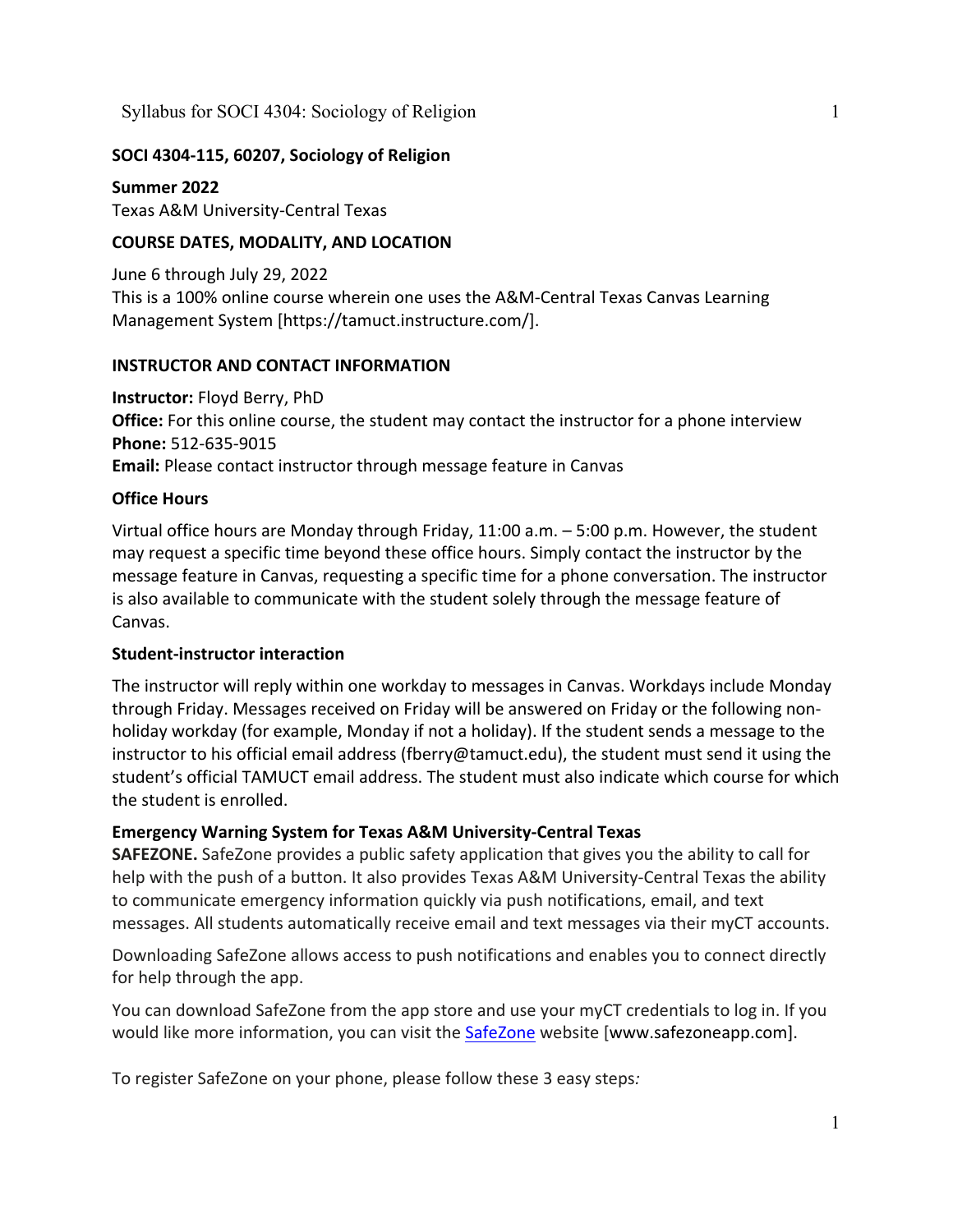- 1. Download the SafeZone App from your phone store using the link below:
	- o [iPhone/iPad:](https://apps.apple.com/app/safezone/id533054756) [https://apps.apple.com/app/safezone/id533054756]
	- o [Android Phone / Tablet](https://play.google.com/store/apps/details?id=com.criticalarc.safezoneapp) [https://play.google.com/store/apps/details?id=com.criticalarc.safezoneapp]
- 2. Launch the app and enter your myCT email address (e.g., {name}@tamuct.edu)
- 3. Complete your profile and accept the terms of service

# **COURSE INFORMATION**

# **Course Overview and description**

Examine the principles of religion, religious belief, and practice as a sociological concept. Special emphasis on the relationship of religion to the progress and stability of the social order.

# **Course Objective or Goal**

# **Student Learning Outcomes (See "Complete Course Calendar" for assignments that address the course objectives)**

Objective 1: The student will demonstrate an awareness of the definitional problems relating to the concept and practice of religion in the social sciences.

- A. Should the concept of god or gods be a part of the definition? References to Durkheim, Yinger, Geertz, Bellah, Eliade, Sperber, and Price are examined.
- B. Instructional activities include reading of course text, class discussions, and reaction comments.
- C. Primary means of assessment are class discussions, reaction comments, and essay exams.

Objective 2: The student will demonstrate understanding of theoretical and methodological problems relating to the concept and practice of religion in the social sciences.

- A. Should theories regarding religion be falsifiable? References to Popper, Comte, Marx, Freud, Hardy, Boyer, Plantinga, Origen, Aquinas, and Calvin are examined.
- B. Instructional activities include reading of course text, class discussions, and reaction comments.
- C. Primary means of assessment are class discussions, reaction comments, and essay exams.

Objective 3: The student will appreciate the role of rational choice and rewards in explaining religious phenomena.

- A. Should religious actors be guided by cost/benefit analyses? References to Becker, Berger, Freud, Tylor, Frazer, Benedict, Malinowski, Kant, Tillich, Radin, Durkheim, Spencer, Lévy-Bruhl, Evans-Pritchard, Geertz, Yerkes, Firth, Otto, James, Radcliff-Brown, and Thomas are examined.
- B. Instructional activities include reading of course text, class discussions, and reaction comments.
- C. Primary means of assessment are class discussions, reaction comments, and essay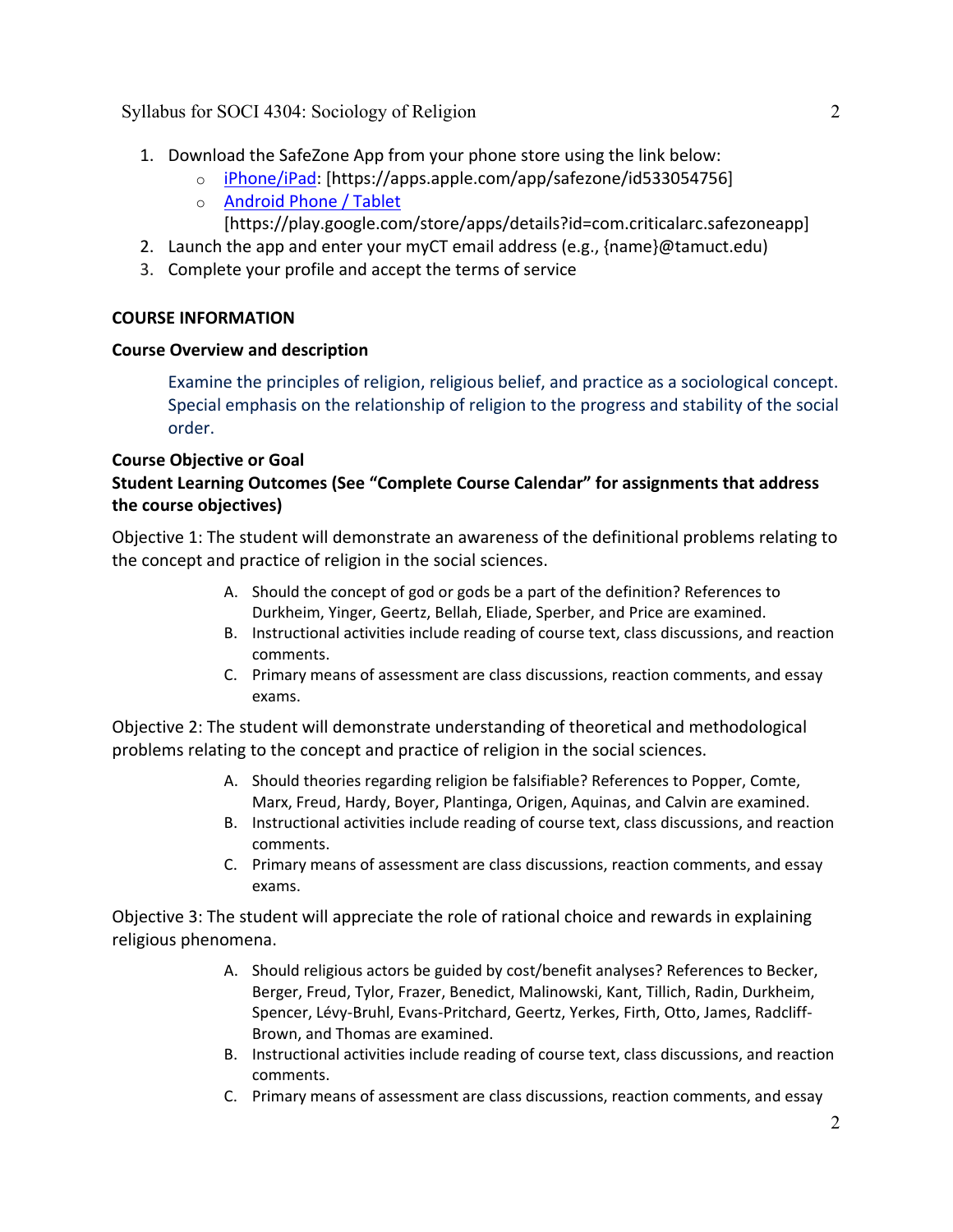exams.

Objective 4: The student will be able to evaluate the linkages between religion and morality.

- A. What is the relationship between monotheism and a lifelong, obedient relationship with the deity? References to Robertson Smith, Durkheim, Malinowski, Tylor, Spencer, Mills, Fortune, Benedict, Douglas, Harnack, Weber, and Smart are examined.
- B. Instructional activities include reading of course text, class discussions, and reaction comments.
- C. Primary means of assessment are class discussions, reaction comments, and essay exams.

Objective 5: The student will analyze the relationships between periods of social crises and revelation or messages from God.

- A. References to Wallace, Watt, Underhill, and Bauckham are examined.
- B. Instructional activities include reading of course text, class discussions, and reaction comments.
- C. Primary means of assessment are class discussions, reaction comments, and essay exams.

Objective 6: The student will apply one's understanding of the relationship between intimate social relationships and conversion to different religious faith traditions.

- A. In what ways may one explain the conversions of people to other faiths, based on religious capital? References to Harnack, MacMullen, Kee, Fox, Bagnall, Galvao-Sobrinho, and Hocking are examined.
- B. Instructional activities include reading of course text, class discussions, and reaction comments.
- C. Primary means of assessment are class discussions, reaction comments, and essay exams.

Objective 7: The student will be able to discuss the concept of religious economies by illustrating six stable variations in religious demand, as proposed by Stark.

- A. What is the hypothetical distribution of tension across religious niches? References to Tillich, Wesley, Calvin, Unitarian Universalists, Episcopalians, the United Church of Christ, Reform Jews, Lutherans, conservative Jews, Southern Baptists, Seventh-day Adventists, Jehovah's Witnesses, Mormons, Pentecostals, Assemblies of God, Churches of Christ, Amish, Hare Krishnas, and the Hasidim are examined.
- B. Instructional activities include reading of course text, class discussions, and reaction comments.
- C. Primary means of assessment are class discussions, reaction comments, and essay exams.

Objective 8: The student will be able to illustrate how religious monopolies suffer from chronic dissent and conflict.

> A. How are levels of participation, religious socialization, and the sacralization of society related to religious monopolies? References to New England Puritans,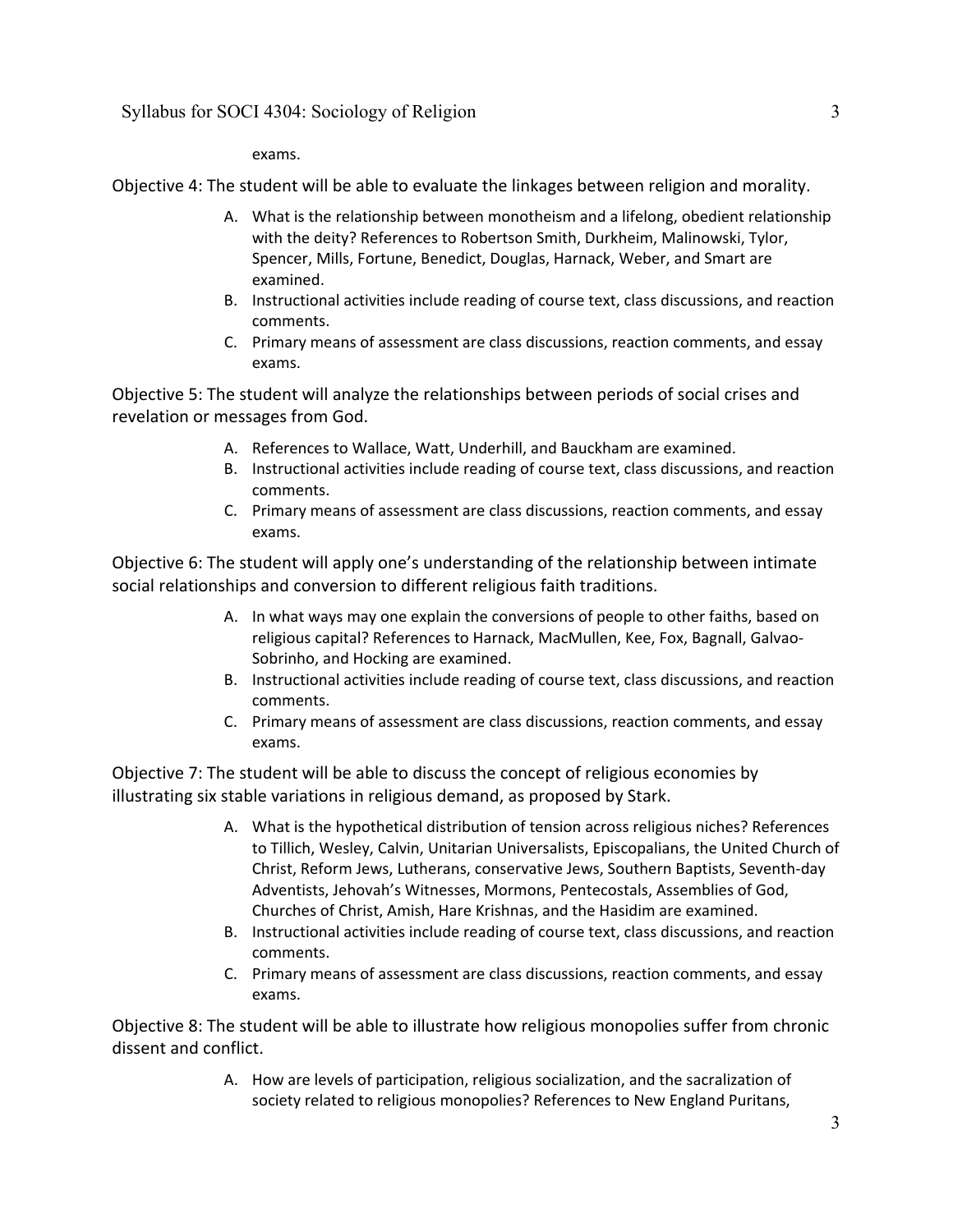Muslim nations, Buddhist Myanmar, and the medieval churches of Europe are examined.

- B. Instructional activities include reading of course text, class discussions, and reaction comments.
- C. Primary means of assessment are class discussions, reaction comments, and essay exams.

Objective 9: The student will be able to analyze the distinctions between religious hostility and civility.

- A. How are particularism, polytheism, religious authority, martyrdom, related to religious hostility? Conversely, how are pluralism and civil religion related to religious civility? References to Amenhotep IV (Akhenaten), militant Christianity, Zoroastrianism, the worship of Isis, Domitian, Diocletian, and Unitarianism are examined.
- B. Instructional activities include reading of course text, class discussions, and reaction comments.
- C. Primary means of assessment are class discussions, reaction comments, and essay exams.

### **Required Reading and Textbook**

Stark, Rodney. 2017. *Why God? Explaining Religious Phenomena*. West Conshohocken, PA: Templeton.

### **COURSE REQUIREMENTS**

#### Class Participation (300 points)

Students are expected to participate in class discussions, indicating an understanding of the reading material and how to apply it. Students are to read assigned material before class. Students earn a point for each of two questions that are posted by the instructor. The student earns 0-2 points on each class day (total of 6 days), which correspond to the following grade:

| Points | Grade |  | Points         | Grade |
|--------|-------|--|----------------|-------|
| 12     | 300   |  | 6              | 150   |
| 11     | 275   |  | 5              | 125   |
| 10     | 250   |  |                | 100   |
| q      | 225   |  | 3              | 75    |
| 8      | 200   |  | $\mathfrak{p}$ | 50    |
|        | 175   |  |                | 25    |

The student answers two questions that are posed by the instructor, under Discussions in Canvas. There will be a separate post from the student for each of the two questions posed by the instructor. The student must post an answer to each of the two questions by Wednesday at 11:59 p.m. The student is not to quote or cite sources. All information is from the course textbook. Extra credit is given for students who comment or reply to other students' posts.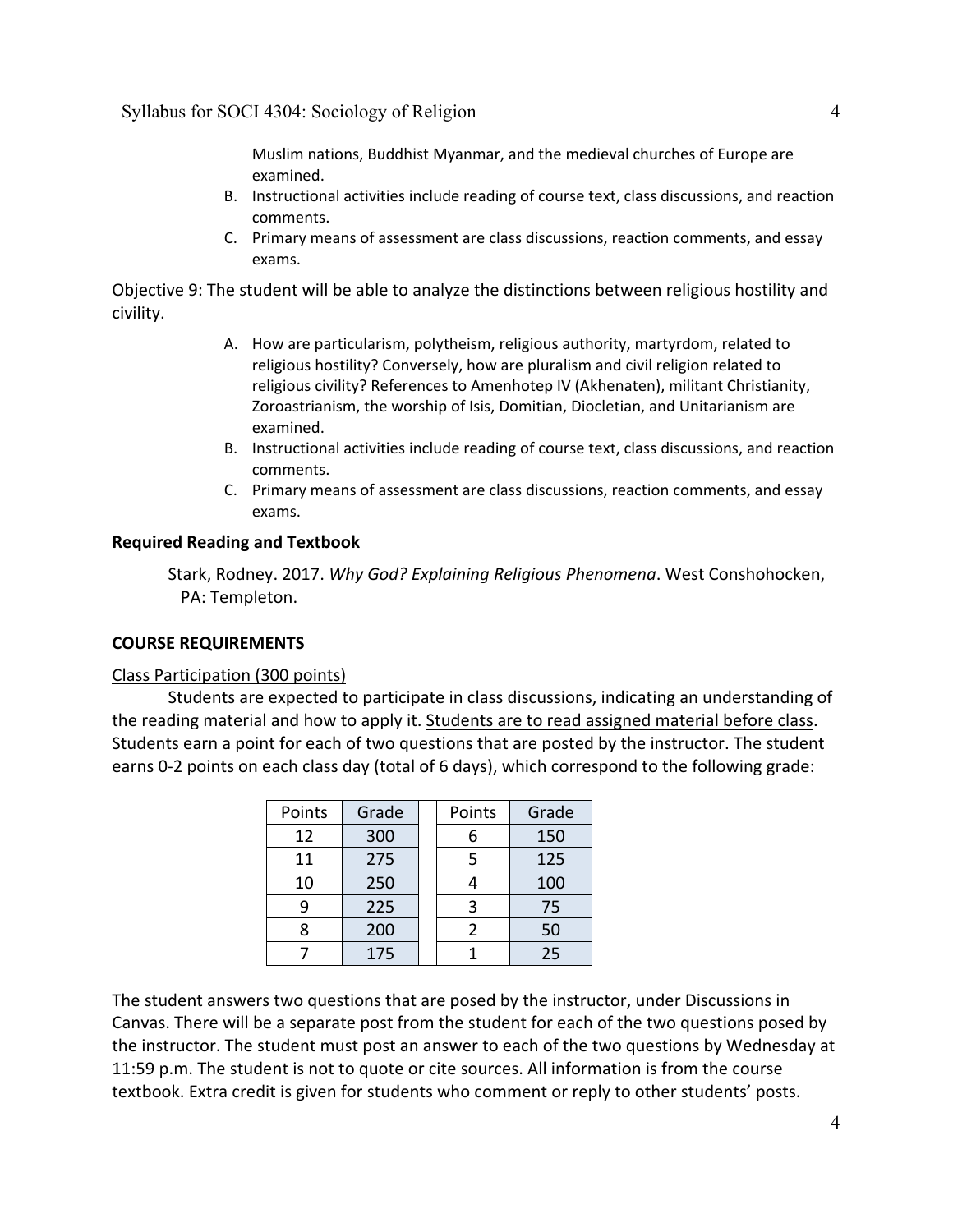**NOTE:** When students (or the instructor) respond in some way to your posts, you are required to read their posts and reply to them in some way that is meaningful. Failure to respond to such posts result in a docking of 1 point per question originally posted by the instructor. For example, if you post an answer to each of the two questions posted by your instructor, you would receive 2 points for that week. However, should a student (or instructor) comment or respond to your post, you are required to respond to that student. Failure to respond to students for one question would result in a point being deducted, and failure to respond to students for the other question would also result in a point being deducted. All replies to others must be submitted by Friday of each week at 11:59 p.m. *The following is an illustration of this point: John posts a reply to the instructor's first question. He then posts a reply to the instructor's second question. Mary comments on his first post, and the instructor asks a question about his second post. John, however, ignores Mary's and the instructor's posts. John therefore has earned 0 points for the week.*

**NOTE TO STUDENTS WHO REPLY:** When replying to a student who has posted an answer, comment on whether their post appears to be accurate based on assigned reading for that week. A student may misunderstand the instructor's question, or may have failed to provide an accurate answer. This student may benefit from any comments regarding acceptable answers to questions. You may also ask pertinent questions regarding a student's post.

### Reaction Comments (300 points)

After participating in class discussions for a topic, students will submit a Reaction Comment (RC) through the message feature of Canvas by the due date noted in the Course Calendar (§ 7 of Syllabus). One cannot submit an RC before Thursday morning at 12:00 a.m., and one cannot submit an RC after Friday at 11:59 p.m. Therefore, the student has a two-day window to submit an RC. *In Canvas, the student will send an email to the instructor, reacting to material discussed or experienced in class*. A paragraph or two is required. Students express their reactions to something discussed or experienced in class. **A mere summary of material discussed in class, however, is insufficient for credit**. Students should make some comments on assigned reading and discussion, coupled with their reactions. The content of the RC is confidential between the student and the instructor. Students shall identify their email with the headings of RC1, RC2, etc., as indicated in the course calendar (§ 7.0). Using headings other than RC1, RC2, etc., may result in no credit. **Obviously, students must have participated in class discussions before they can react to material presented or discussed in class**. RCs correspond to the following grades:

| # of RCs | Grade |
|----------|-------|
| 6        | 300   |
| 5        | 250   |
| 4        | 200   |
| ς        | 150   |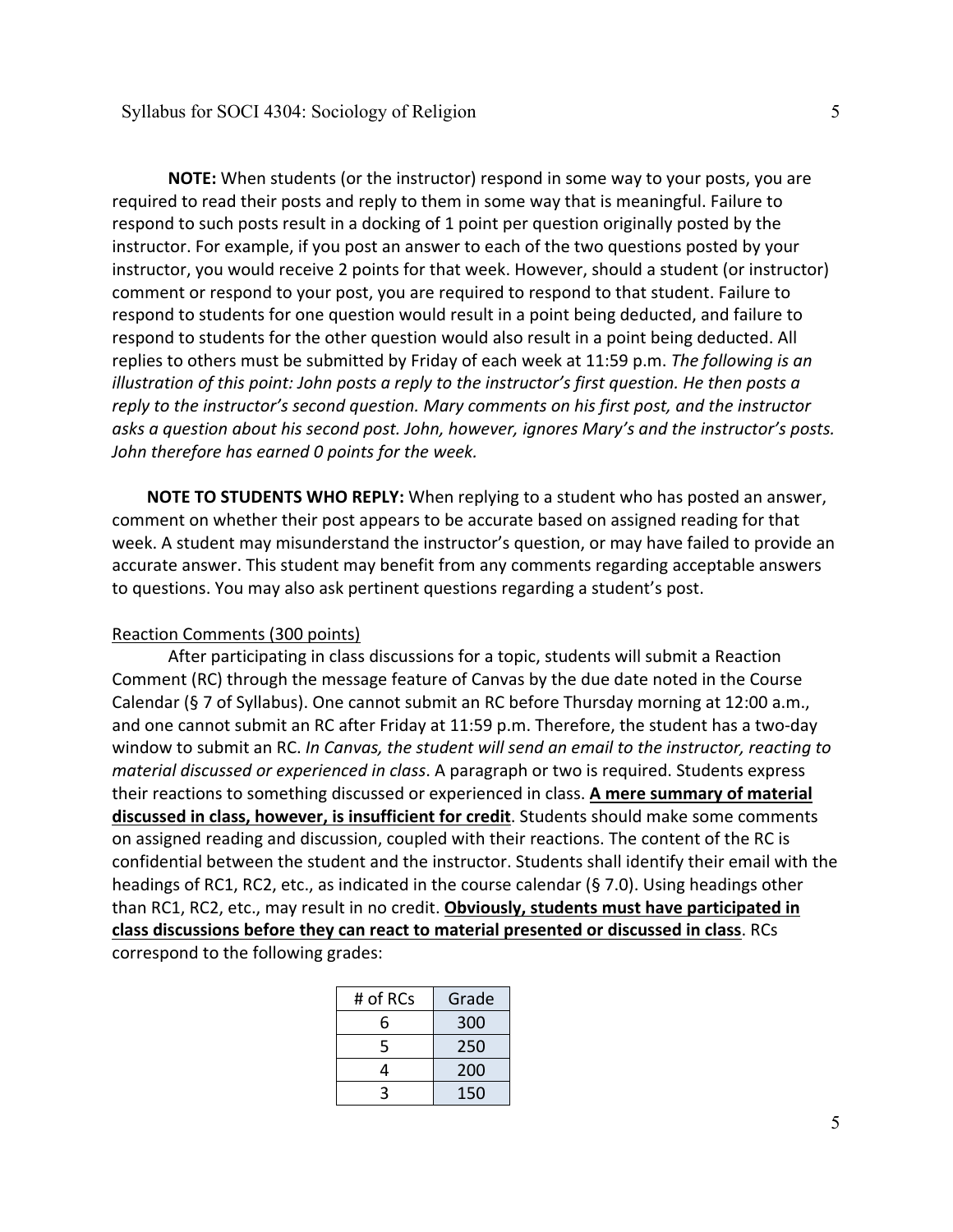| 100 |
|-----|
|     |

### Exams (400 points)

The student will submit two exams, a mid-term and a final. The exams are "take-home" exams in that the student has a few days to answer the questions that are presented. Students type on a Microsoft Word document and submits the exam by attaching it to an email (message in Canvas), sent to the instructor. The student uses the Word document that the instructor provides. This document contains the two questions to answer. The student simply inserts each essay below the respective questions. Each exam is valued at 200 points. Students are encouraged to review their work before submission. The mid-term exam will receive comments from the instructor and will be returned to the student. The following rubric will guide the instructor:

| <b>Qualities &amp; Criteria</b> | Poor                        | Good                    | <b>Excellent</b>        |
|---------------------------------|-----------------------------|-------------------------|-------------------------|
| Content                         | Not objective and poorly    | Mostly objective and    | Objective and           |
| <b>Elements of topics</b>       | addresses the issues.       | addresses most of the   | addresses all the       |
| to be addressed                 | Information is unnecessary  | issues. Information is  | issues. Information is  |
| Information is<br>$\bullet$     | or insufficient to discuss  | mostly necessary and    | necessary and           |
| correct                         | the issues.                 | sufficient to discuss   | sufficient to discuss   |
| Coherency<br>$\bullet$          |                             | the issues.             | the issues.             |
|                                 |                             |                         |                         |
| (Weight: 70%)                   | $(0-109 \text{ pts})$       | $(110-131 \text{ pts})$ | $(132-140 \text{ pts})$ |
| <b>Quality of Writing</b>       | Poorly written and          | Mostly well-written,    | Well-written, without   |
| Clarity                         | contains flagrant spelling  | without egregious       | egregious spelling or   |
| Grammar and                     | and grammatical errors.     | spelling or             | grammatical errors.     |
| English usage                   | Poorly organized, lacks     | grammatical errors.     | Well organized, clear,  |
| Organization and<br>$\bullet$   | clarity, and is incoherent. | Organized, clear, and   | and ideas are           |
| coherence                       |                             | ideas are presented in  | presented in coherent   |
|                                 |                             | coherent ways.          | ways.                   |
| (Weight: 30%)                   | $(0-40 \text{ pts})$        | $(41-55 \text{ pts})$   | $(56-60 \text{ pts})$   |

A few days before each exam (mid-term and final), the instructor will provide students with two exam questions. This practice provides the student with a few days' worth of preparation and composition.

**NOTE:** Upper-level undergraduate students are expected to have adequate knowledge of the essentials of grammar, writing style, and essay organization in accordance with writing manuals. If the student does *not* have adequate knowledge in these areas, then the purchase and use of additional books are highly recommended. The University Writing Center is also available to students. Failure to provide written work in accordance with the essentials of acceptable, English writing style will result in poor grades. Examples of non-standard English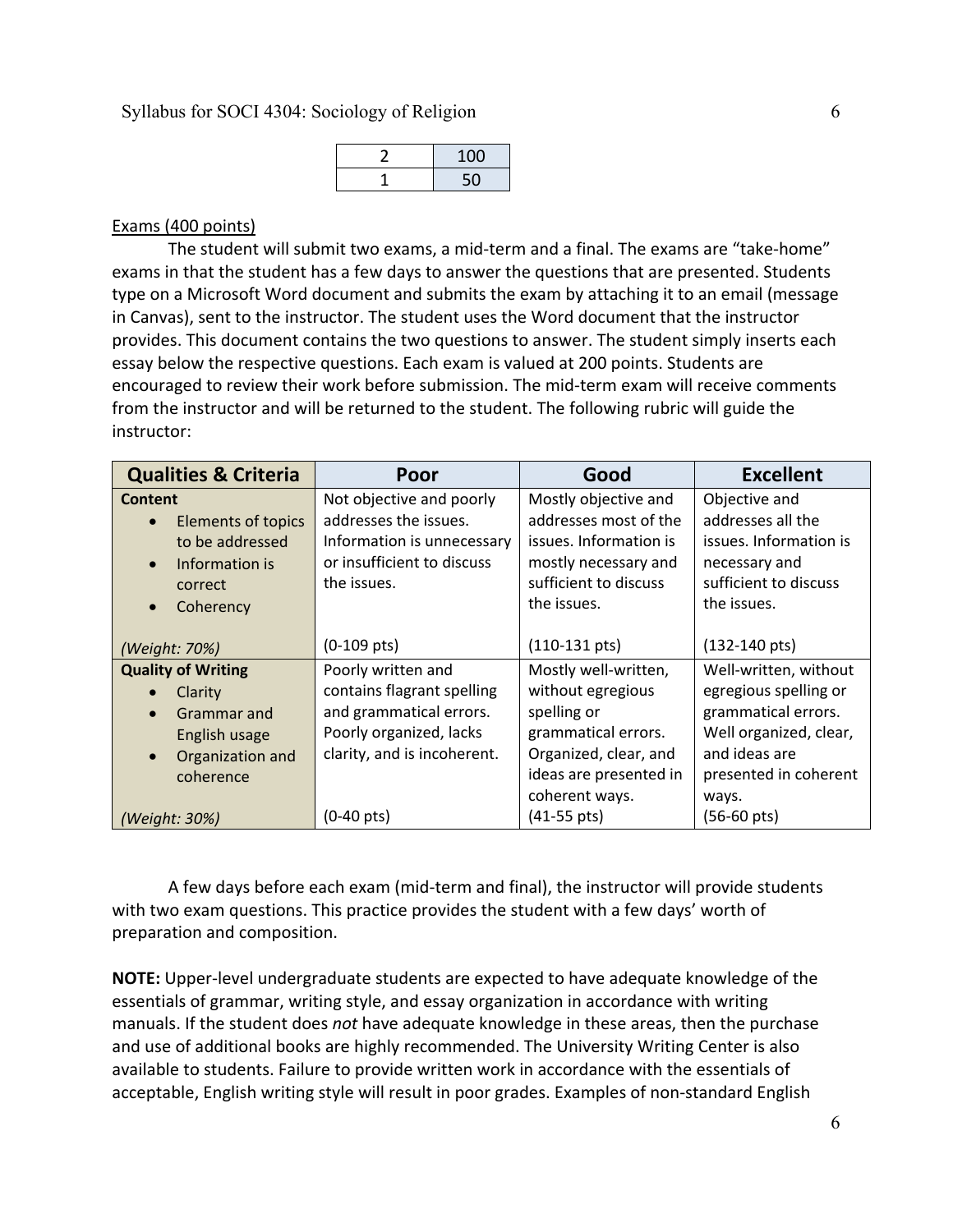usage include, among other things, sentence fragments, run-ons, dangling modifiers, lack of agreement between pronouns and their antecedents or subjects and verbs, bulleted items, slashes, flagrant misuse of punctuation, slang or abbreviated expressions, "etc." or "*et cetera*," and excessive use of metaphorical language. In Canvas under Modules, there is a Power Point on "Typical Problems with Essay Exams." Students should review this Power Point.

**How to Submit Exams**: Students shall use Times New Roman 12 point, double-spaced. Neither citations nor quotations are expected. Students attach their Word documents to a message in Canvas and sends them to the instructor. Both essay questions are included on the one document.

# Academic Integrity Requirement

During the first week of class, the student is to read the section in the syllabus on Academic Integrity and the link provided in that section regarding plagiarism. Students must acknowledge having read the document (in Canvas, under Modules) pertaining to Academic Integrity and send a message in Canvas to the instructor that they understand Academic Integrity and its provisions. **NOTE: Students will not be allowed to continue in the course without notifying the instructor of their comprehension of this material.** Examples of academic dishonesty in this course might be having someone do the student's work, plagiarizing from internet sites, or plagiarizing from Discussion posts.

## **Grading Criteria Rubric and Conversion**

## Grading Matrix

|  |                                    | Points |
|--|------------------------------------|--------|
|  | Exams (2 $@$ 200)                  |        |
|  | <b>Class Participation</b>         | 300    |
|  | <b>Reaction Comments</b>           | 300    |
|  | <b>Academic Integrity Document</b> |        |
|  | Total:                             |        |

## Conversion to Course Letter Grade

| Points         | ℅          | Grade |
|----------------|------------|-------|
| $900 - 1000$   | $90 - 100$ |       |
| $800 - 899$    | $80 - 89$  | B     |
| $700 - 799$    | $70 - 79$  |       |
| $600 -$<br>699 | $60 - 69$  |       |
| 599            | $0 - 59$   |       |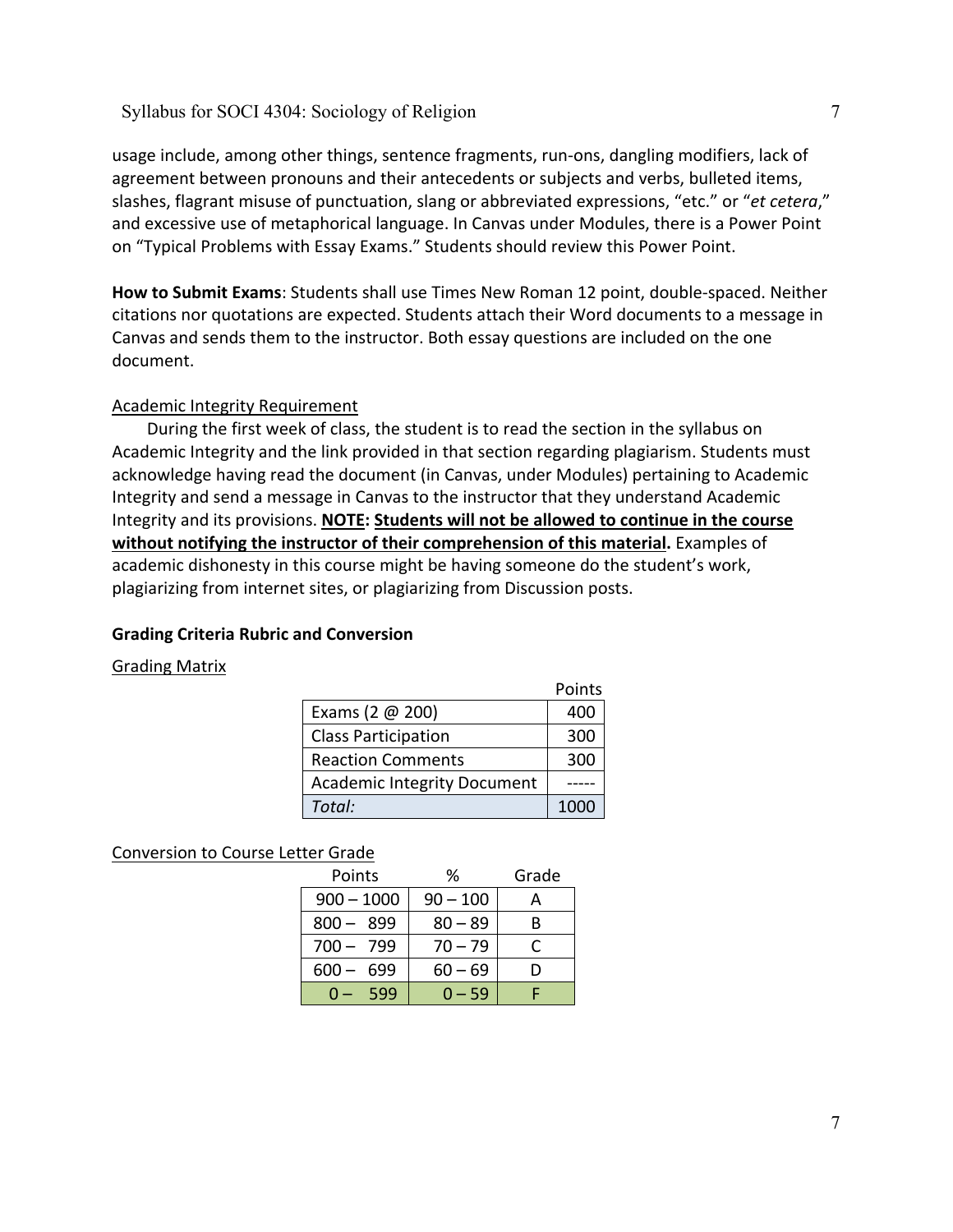### **Posting of Grades**

Points for discussion posts (class participation) and RCs are tallied at the end of the term. Students may ascertain their progress in these two areas by simply reviewing their own submissions, For example, if the student could earn 6 discussion points after the third week of class**,** having successfully submitted posts to two questions per week, but instead has only submitted posts for two weeks, then that student has earned 4 discussion points. The student has only to review their posts to remember what they have submitted. Similarly, if the student could earn 2 points for RCs after the third week, but instead has only submitted RCs for two weeks, then that student has earned 2 RC points. At the end of term, the instructor will count the requisite discussion or RC points, convert them to a grade, and enter those grades in Canvas for the student to view.

Grading for exams is posted in Canvas in one week after the exam is taken. The instructor will provide comments on the exam, along with the numerical grade for each of the two essays. The comments from the mid-term exam should be read and evaluated by students so that they can improve their skills in taking exams (for example, for the final exam).

Extra credit is awarded to students who comment or ask questions regarding other students' discussion posts. If a student's final grade approaches a higher letter grade, and if that student has submitted posts regarding other students' posts, then the instructor may award that student with the higher letter grade. *For example, Veronica has submitted two discussion posts each week for the entire term. She has responded to other students' questions regarding her posts, but she has also commented on other students' posts herself. Her final, numerical grade is 78, which is a letter grade of C. However, the instructor has recognized Veronica's extra work that was not required, and has awarded her extra credit in the amount of 2 final grade points. The instructor therefore posts a grade of B in Warrior Web.*

#### **Grading Policies**

As a rule, make-up work for exams is not offered. *The mid-term exam may be made up with instructor approval; however, in no instance will that make-up be given later than one week from the original exam date*. *To be considered as a prospect for making up the mid-term exam, the student must contact the instructor within 24 hours of having missed the exam for purposes of making it up*. The final course grade will be posted within a few days of the final exam; therefore, *no incompletes will be awarded for this course*. If students foresee that they will be unable to complete the course, then they should either drop the course or accept the posted grade.

If students foresee that their scores in class participation, reaction comments, or exams are unacceptable, they may wish to drop the course. Absences for any reasons, including medical, cannot be used to exempt one from the requirements of the course. For example, students may inform the instructor that they will not or did not attend class(es) for some reason. While the instructor appreciates the information about absences, students should not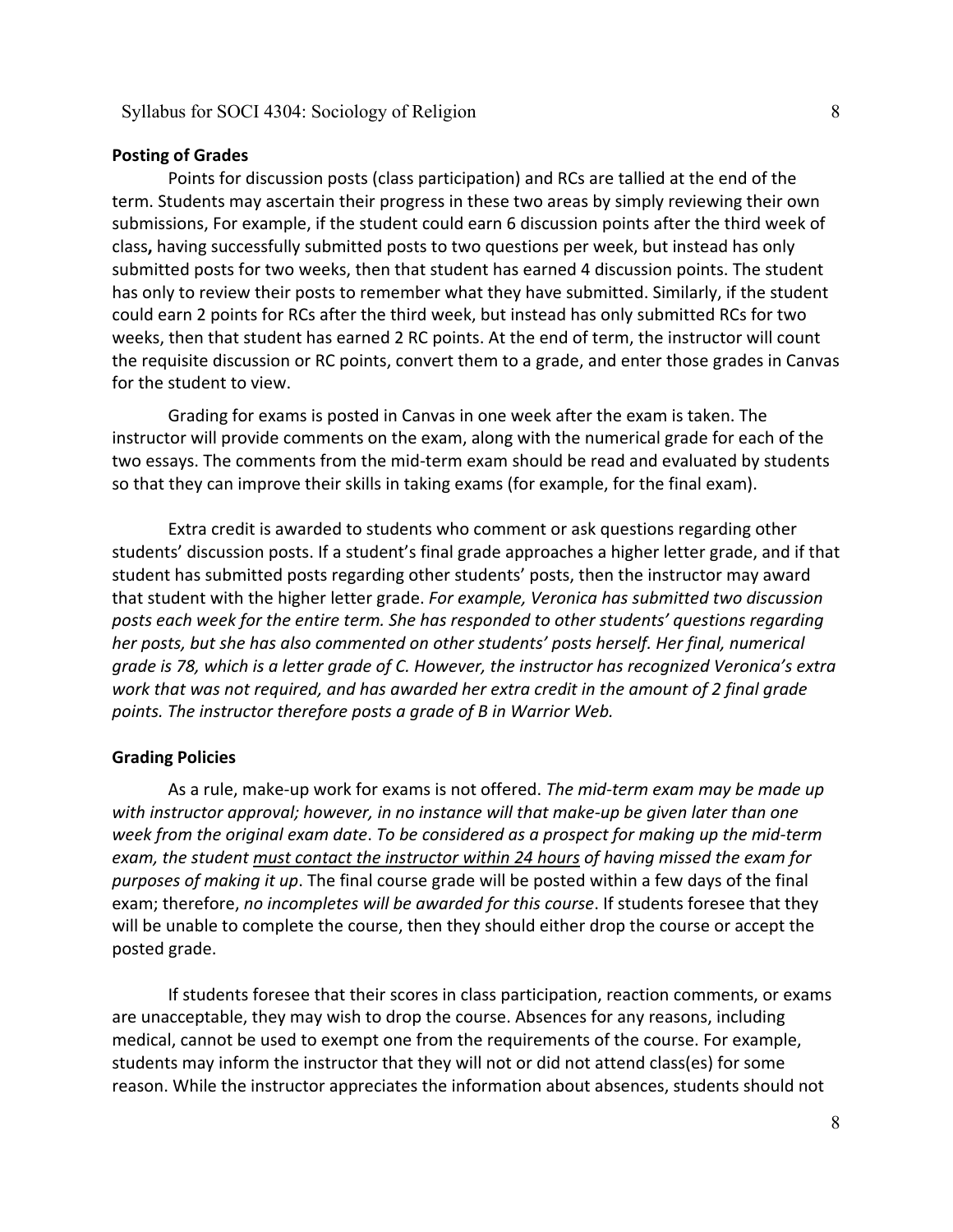expect that they will be afforded leniency or a recalculation of grades based on this information. All students in a class must be treated fairly and equally. If students foresee that they will be unable to earn the grade they desire, then they should either drop the course or accept the posted grade.

# **COURSE OUTLINE AND CALENDAR**

### **Complete Course Calendar**

| Date            | <b>Topic</b>                             | <b>Readings</b>                    | <b>Assignments Due</b>                                  |
|-----------------|------------------------------------------|------------------------------------|---------------------------------------------------------|
| Week of<br>6/6  | <b>Course Requirements</b>               | Syllabus                           | 2 discussion posts due before<br>midnight on 6/8        |
|                 | Academic Integrity                       | Academic Integrity document (in    |                                                         |
|                 |                                          | Modules in Canvas) and plagiarism  | RC1 due before midnight on 6-                           |
|                 |                                          | readings (in syllabus)             | 10 (RC1 cannot be accepted<br>before 12:00 a.m. on 6/9) |
|                 | Discipline of                            | Power Points on Religious Studies, |                                                         |
|                 | <b>Religious Studies</b>                 | Religious Populations, Religion in | Academic Integrity                                      |
|                 |                                          | Istanbul, Levels of Tolerance      | acknowledgement due before<br>midnight on 6/10          |
| Week of<br>6/13 | Introduction<br><b>Elements of Faith</b> | Introduction and Ch 1              | 2 discussion posts due before<br>midnight on 6/15       |
|                 |                                          |                                    | RC2 due before midnight on                              |
|                 |                                          |                                    | 6/17 (RC2 cannot be accepted                            |
|                 |                                          |                                    | before 12:00 a.m. on 6/16)                              |
|                 |                                          |                                    | NOTE: Course objectives 1-3 are<br>addressed.           |
| Week of         | Monotheism and                           | $Chs 2-3$                          | 2 discussion posts due before                           |
| 6/20            | Morality<br>Religious Experience         |                                    | midnight on 6/22                                        |
|                 | and Revelation                           |                                    | RC3 due before midnight on                              |
|                 |                                          |                                    | 6/24 (cannot be accepted                                |
|                 |                                          |                                    | before 12:00 a.m. on 6/23)                              |
|                 |                                          |                                    | NOTE: Course objectives 4-5 are<br>addressed.           |
| Week of         | <b>Religious Movements</b>               | Ch <sub>4</sub>                    | 2 discussion posts due before                           |
| 6/27            |                                          |                                    | midnight on 6/29                                        |
|                 |                                          |                                    | RC4 due before midnight on 7/1                          |
|                 |                                          |                                    | (cannot be accepted before                              |
|                 |                                          |                                    | 12:00 a.m. on 6/30)                                     |
|                 |                                          |                                    | NOTE: During the week, the                              |
|                 |                                          |                                    | mid-term exam questions are                             |
|                 |                                          |                                    | sent to students through                                |
|                 |                                          |                                    | message feature of Canvas. The                          |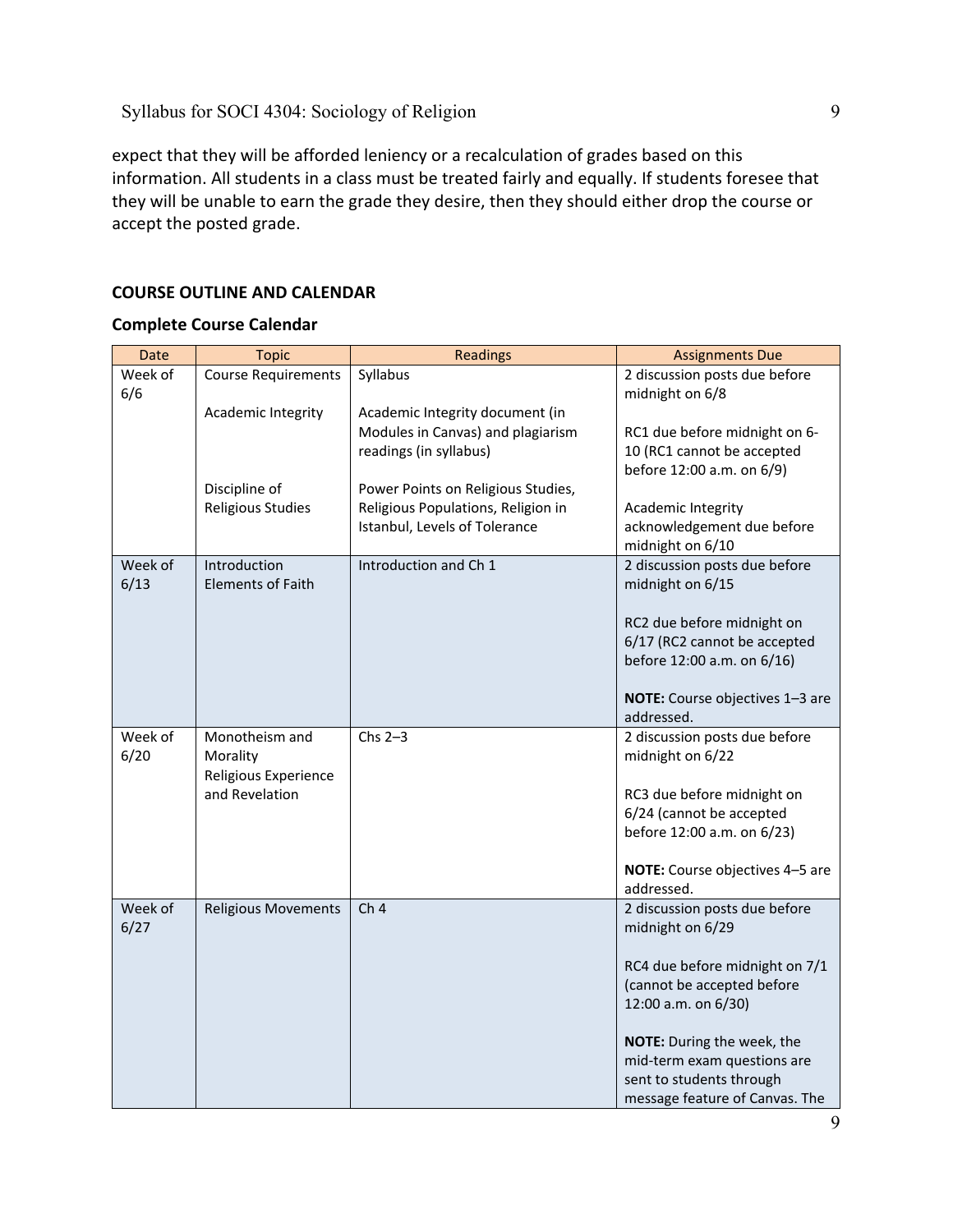|                 |                                                        |                 | exam is also posted under<br>Modules in Canvas.<br>NOTE: Course objective 6 is<br>addressed.                                                                                                                                                                                                                                                                         |
|-----------------|--------------------------------------------------------|-----------------|----------------------------------------------------------------------------------------------------------------------------------------------------------------------------------------------------------------------------------------------------------------------------------------------------------------------------------------------------------------------|
| Week of<br>7/4  | Mid-term exam                                          |                 | Mid-term exam due by midnight<br>on 7/8                                                                                                                                                                                                                                                                                                                              |
| Week of<br>7/11 | Church and Sect<br>Ecclesiastical<br><b>Influences</b> | Chs $5-6$       | <b>NOTE:</b> Comments and exam<br>grades returned to student<br>through message feature of<br>Canvas, along with comments<br>regarding course progress in<br>discussion posts and RCs<br>2 discussion posts due before<br>midnight on 7/13<br>RC5 due before midnight on<br>7/15 (cannot be accepted<br>before 12:00 a.m. on 7/14<br>NOTE: Course objectives 7-8 are |
| Week of<br>7/18 | Hostility and Civility                                 | Ch <sub>7</sub> | addressed.<br>2 discussion posts due before<br>midnight on 7/20<br>RC6 due before midnight on<br>7/22 (cannot be accepted<br>before 12:0 a.m. on 7/21)<br>NOTE: During the week, the<br>final exam questions are sent to<br>students through message<br>feature of Canvas. The exam is<br>also posted under Modules in<br>Canvas.                                    |
|                 |                                                        |                 | NOTE: Course objective 9 is<br>addressed.                                                                                                                                                                                                                                                                                                                            |
| Week of<br>7/25 | <b>Final exam</b>                                      |                 | Final exam due by midnight on<br>7/29                                                                                                                                                                                                                                                                                                                                |

# **Important University Dates**

Click on the following link: [21-22Academic-Calendar.pdf \(tamuct.edu\)](https://www.tamuct.edu/registrar/docs/21-22Academic-Calendar.pdf)

# **TECHNOLOGY REQUIREMENTS AND SUPPORT**

# **Technology Requirements**

This course will use the A&M-Central Texas Instructure Canvas learning management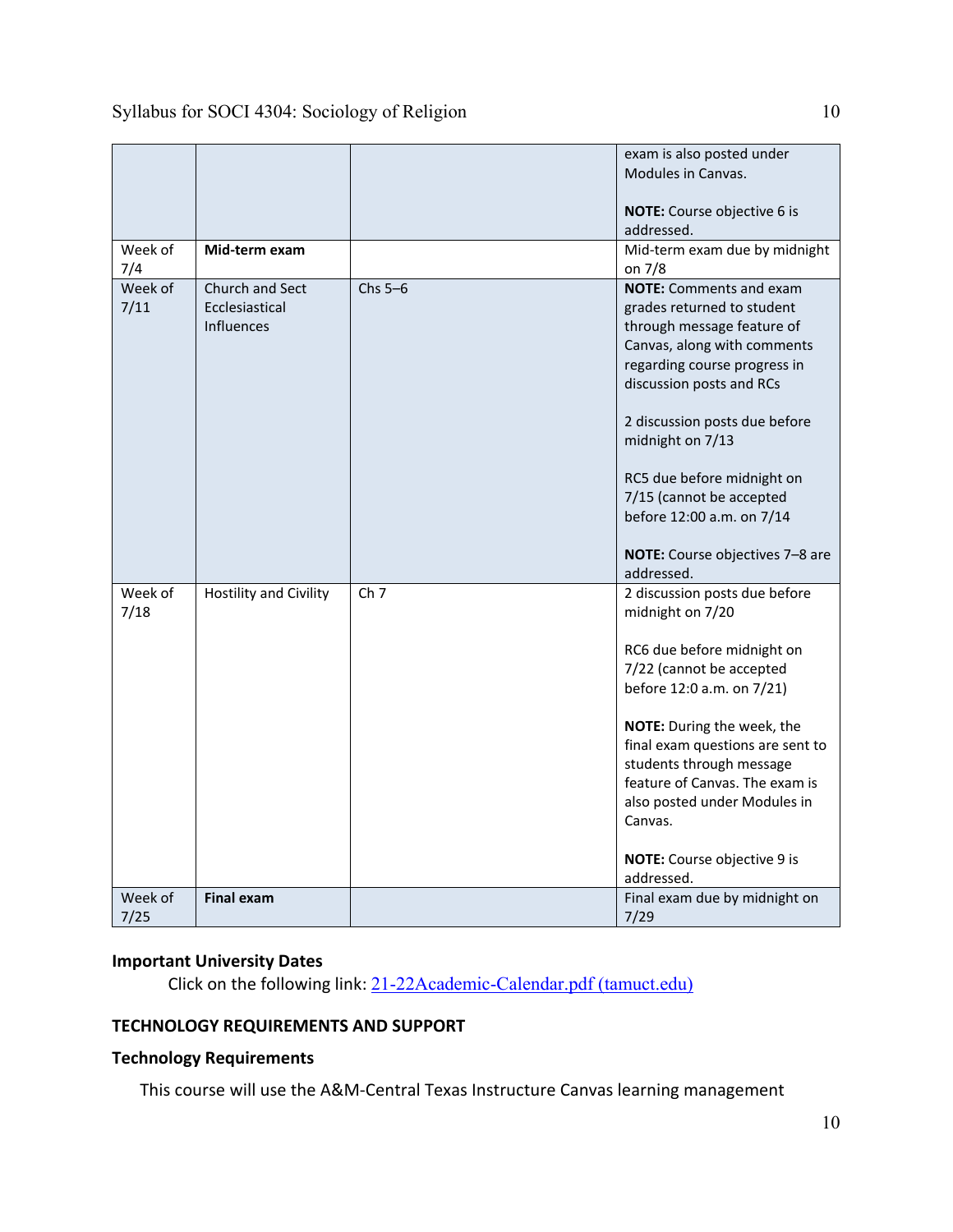# system. **We strongly recommend the latest versions of Chrome or Firefox browsers. Canvas no longer supports any version of Internet Explorer.**

Logon to A&M-Central Texas Canvas [https://tamuct.instructure.com/] or access Canvas through the TAMUCT Online link in myCT [https://tamuct.onecampus.com/]. You will log in through our Microsoft portal.

Username: Your MyCT email address. Password: Your MyCT password

## **Canvas Support**

Use the Canvas Help link, located at the bottom of the left-hand menu, for issues with Canvas. You can select "Chat with Canvas Support," submit a support request through "Report a Problem," or call the Canvas support line: 1-844-757-0953.

For issues related to course content and requirements, contact your instructor.

### **Online Proctored Testing**

A&M-Central Texas uses Proctorio for online identity verification and proctored testing. This service is provided at no direct cost to students. If the course requires identity verification or proctored testing, the technology requirements are: Any computer meeting the minimum computing requirements, plus web camera, speaker, and microphone (or headset). Proctorio also requires the Chrome web browser with their custom plug in.

### **Other Technology Support**

For log-in problems, students should contact Help Desk Central, 24 hours a day, 7 days a week:

Email: [helpdesk@tamu.edu](mailto:helpdesk@tamu.edu) Phone: (254) 519-5466 [Web Chat:](http://hdc.tamu.edu/) [http://hdc.tamu.edu] *Please let the support technician know you are an A&M-Central Texas student.*

## **UNIVERSITY RESOURCES, PROCEDURES, AND GUIDELINES**

### **Drop Policy**

If you discover that you need to drop this class, you must complete the [Drop Request](https://federation.ngwebsolutions.com/sp/startSSO.ping?PartnerIdpId=https://eis-prod.ec.tamuct.edu:443/samlsso&SpSessionAuthnAdapterId=tamuctDF&TargetResource=https%3a%2f%2fdynamicforms.ngwebsolutions.com%2fSubmit%2fStart%2f53b8369e-0502-4f36-be43-f02a4202f612) Dynamic Form through Warrior Web.

[https://federation.ngwebsolutions.com/sp/startSSO.ping?PartnerIdpId=https://eisprod.ec.tamuct.edu:443/samlsso&SpSessionAuthnAdapterId=tamuctDF&TargetResource=https%3a %2f%2fdynamicforms.ngwebsolutions.com%2fSubmit%2fStart%2f53b8369e-0502-4f36-be43 f02a4202f612].

Faculty cannot drop students; this is always the responsibility of the student. The Registrar's Office will provide a deadline on the Academic Calendar for which the form must be completed. Once you submit the completed form to the Registrar's Office, you must go into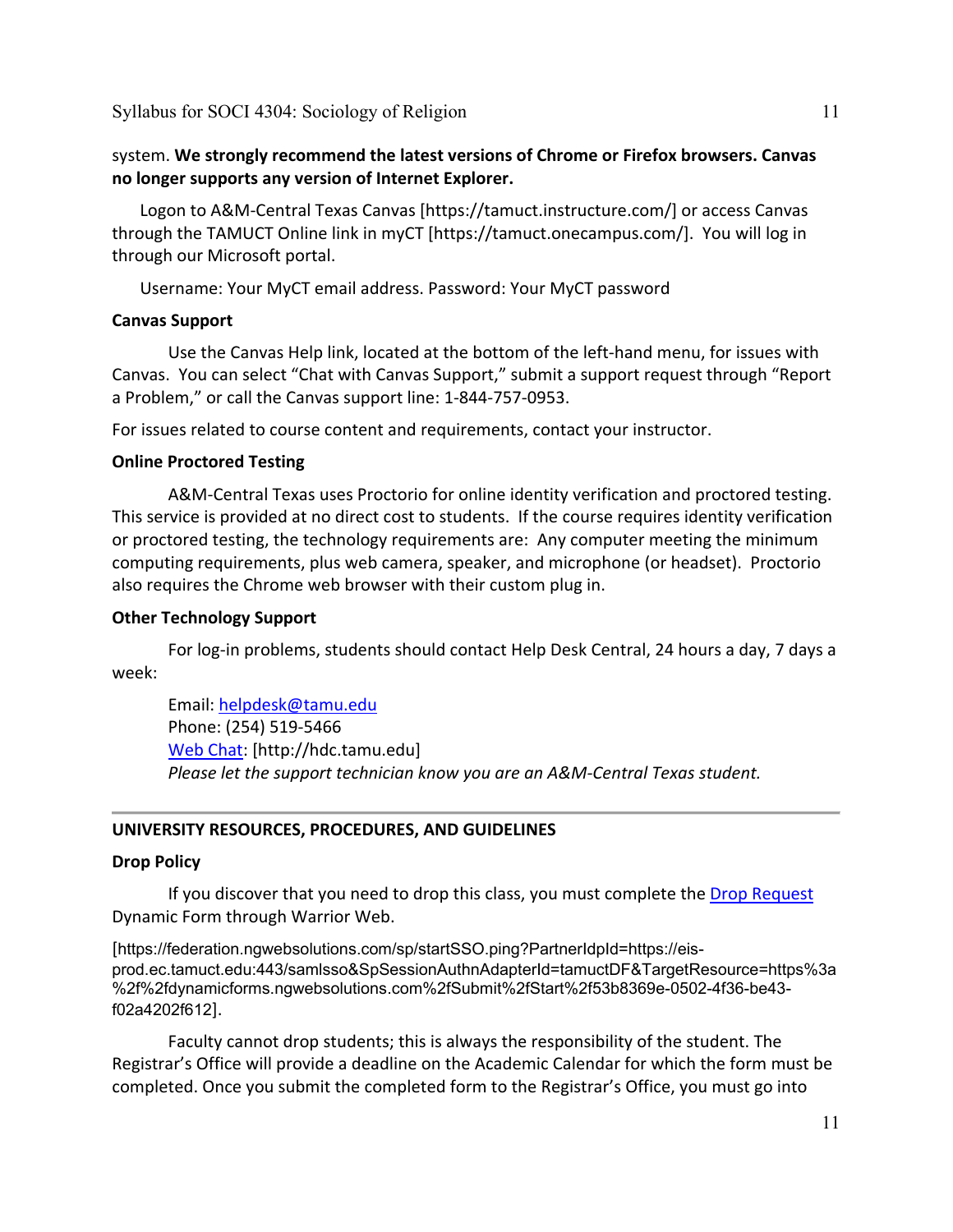Warrior Web and confirm that you are no longer enrolled. If you still show as enrolled, FOLLOW-UP with the Registrar's Office immediately. You are to attend class until the procedure is complete to avoid penalty for absence. Should you miss the drop deadline or fail to follow the procedure, you will receive an F in the course, which may affect your financial aid and/or VA educational benefits.

# **Academic Integrity**

Texas A&M University-Central Texas values the integrity of the academic enterprise and strives for the highest standards of academic conduct. A&M-Central Texas expects its students, faculty, and staff to support the adherence to high standards of personal and scholarly conduct to preserve the honor and integrity of the creative community. Any deviation by students from this expectation may result in a failing grade for the assignment and potentially a failing grade for the course. All academic misconduct concerns will be referred to the Office of Student Conduct. When in doubt on collaboration, citation, or any issue, please contact your instructor before taking a course of action.

For more [information](https://nam04.safelinks.protection.outlook.com/?url=https%3A%2F%2Fwww.tamuct.edu%2Fstudent-affairs%2Fstudent-conduct.html&data=04%7C01%7Clisa.bunkowski%40tamuct.edu%7Ccfb6e486f24745f53e1a08d910055cb2%7C9eed4e3000f744849ff193ad8005acec%7C0%7C0%7C637558437485252160%7CUnknown%7CTWFpbGZsb3d8eyJWIjoiMC4wLjAwMDAiLCJQIjoiV2luMzIiLCJBTiI6Ik1haWwiLCJXVCI6Mn0%3D%7C1000&sdata=yjftDEVHvLX%2FhM%2FcFU0B99krV1RgEWR%2BJ%2BhvtoR6TYk%3D&reserved=0) regarding the Student Conduct process, [https://www.tamuct.edu/student-affairs/student-conduct.html].

If you know of potential honor violations by other students, you may [submit](https://nam04.safelinks.protection.outlook.com/?url=https%3A%2F%2Fcm.maxient.com%2Freportingform.php%3FTAMUCentralTexas%26layout_id%3D0&data=04%7C01%7Clisa.bunkowski%40tamuct.edu%7Ccfb6e486f24745f53e1a08d910055cb2%7C9eed4e3000f744849ff193ad8005acec%7C0%7C0%7C637558437485262157%7CUnknown%7CTWFpbGZsb3d8eyJWIjoiMC4wLjAwMDAiLCJQIjoiV2luMzIiLCJBTiI6Ik1haWwiLCJXVCI6Mn0%3D%7C1000&sdata=CXGkOa6uPDPX1IMZ87z3aZDq2n91xfHKu4MMS43Ejjk%3D&reserved=0) a report, [https://cm.maxient.com/reportingform.php?TAMUCentralTexas&layout\_id=0].

# **Academic Accommodations**

At Texas A&M University-Central Texas, we value an inclusive learning environment where every student has an equal chance to succeed and has the right to a barrier-free education. The Warrior Center for Student Success, Equity and Inclusion is responsible for ensuring that students with a disability receive equal access to the university's programs, services and activities. If you believe you have a disability requiring reasonable accommodations, please contact the Office of Access and Inclusion, WH-212; or call (254) 501- 5836. Any information you provide is private and confidential and will be treated as such.

For more information, please visit our [Access & Inclusion](https://tamuct.instructure.com/courses/717) Canvas page (log-in required) [https://tamuct.instructure.com/courses/717]

# **Important information for Pregnant and/or Parenting Students**

Texas A&M University-Central Texas supports students who are pregnant and/or parenting. In accordance with requirements of Title IX and related guidance from US Department of Education's Office of Civil Rights, the Dean of Student Affairs' Office can assist students who are pregnant and/or parenting in seeking accommodations related to pregnancy and/or parenting. Students should seek out assistance as early in the pregnancy as possible. For more information, please visit **[Student Affairs](https://www.tamuct.edu/student-affairs/pregnant-and-parenting-students.html)** [https://www.tamuct.edu/studentaffairs/pregnant-and-parenting-students.html]. Students may also contact the institution's Title IX Coordinator. If you would like to read more about these [requirements and guidelines](http://www2.ed.gov/about/offices/list/ocr/docs/pregnancy.pdf) online, please visit the website [http://www2.ed.gov/about/offices/list/ocr/docs/pregnancy.pdf].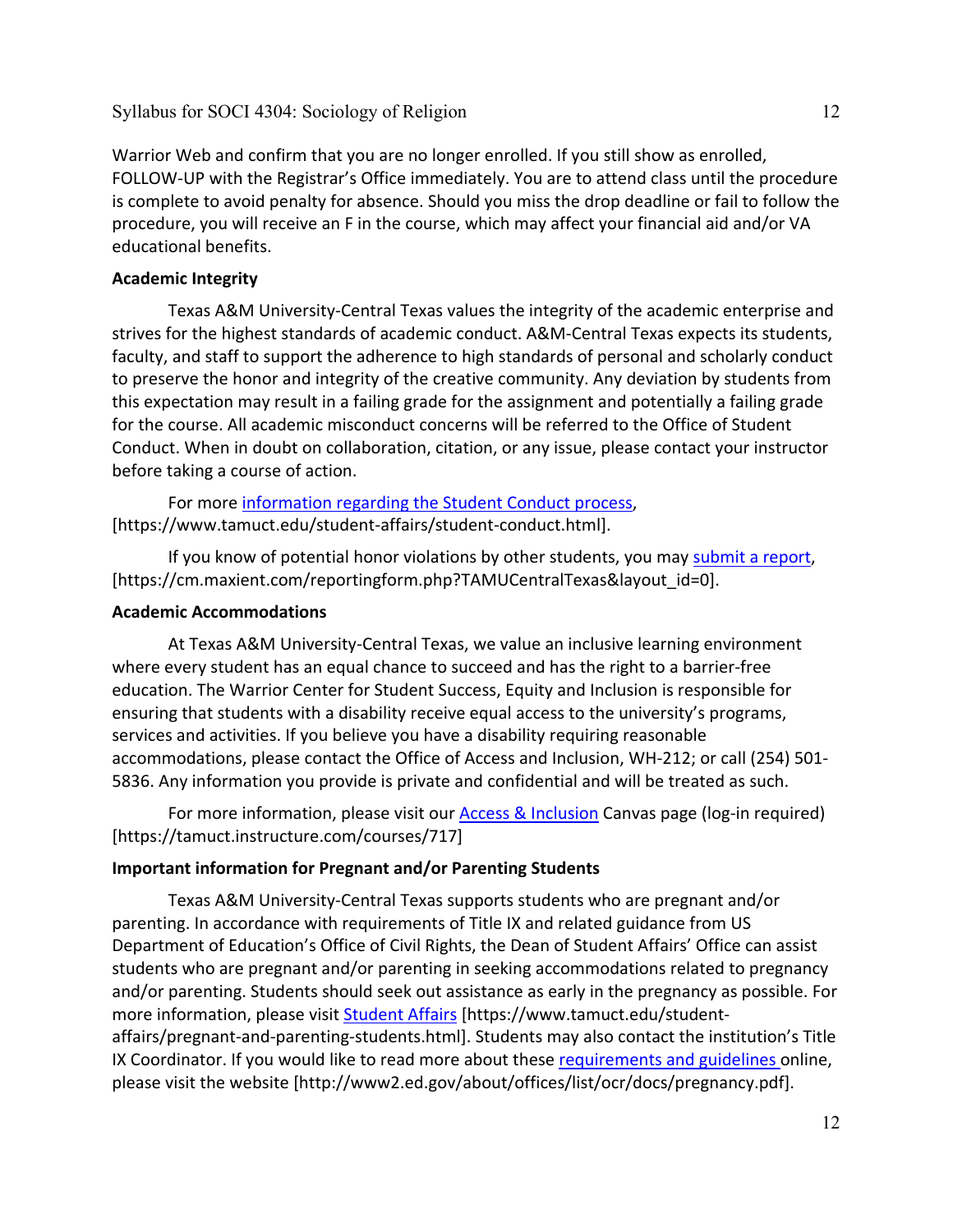Title IX of the Education Amendments Act of 1972 prohibits discrimination on the basis of sex and gender–including pregnancy, parenting, and all related conditions. A&M-Central Texas is able to provide flexible and individualized reasonable accommodation to pregnant and parenting students. All pregnant and parenting students should contact the Associate Dean in the Division of Student Affairs at (254) 501-5909 to seek out assistance. Students may also contact the University's Title IX Coordinator.

## **Tutoring**

Tutoring is available to all A&M-Central Texas students, both virtually and in-person. Student success coaching is available online upon request. If you have a question, are interested in becoming a tutor, or in need of success coaching contact the Warrior Center for Student Success, Equity and Inclusion at (254) 501-5836, visit the Warrior Center at 212 Warrior Hall, or by emailing [WarriorCenter@tamuct.edu.](mailto:WarriorCenter@tamuct.edu) To schedule tutoring sessions and view tutor availability, please visit Tutor [Matching](https://tutormatchingservice.com/TAMUCT) Services [https://tutormatchingservice.com/TAMUCT] or visit the Tutoring Center in 111 Warrior Hall.

Chat live with a remote tutor 24/7 for almost any subject from on your computer! Tutor.com is an online tutoring platform that enables A&M-Central Texas students to log in and receive online tutoring support at no additional cost. This tool provides tutoring in over 40 subject areas except writing support. Access Tutor.com through Canvas.

## **University Writing Center**

Located in Warrior Hall 416, the University Writing Center (UWC) at Texas A&M University–Central Texas (A&M–Central Texas) is a free service open to all A&M–Central Texas students. For the Summer 2022 semester, the hours of operation are from 10:00 a.m.-4:00 p.m. Monday thru Thursday in Warrior Hall 416 (with online tutoring available every hour as well) with satellite hours available online only Monday thru Thursday from 6:00-9:00 p.m. and most Saturdays from 12:00-3:00 p.m.

Tutors are prepared to help writers of all levels and abilities at any stage of the writing process. While tutors will not write, edit, or grade papers, they will assist students in developing more effective composing practices. By providing a practice audience for students' ideas and writing, our tutors highlight the ways in which they read and interpret students' texts, offering guidance and support throughout the various stages of the writing process. In addition, students may work independently in the UWC by checking out a laptop that runs the Microsoft Office suite and connects to WIFI, or by consulting our resources on writing, including all of the relevant style guides. Whether you need help brainstorming ideas, organizing an essay, proofreading, understanding proper citation practices, or just want a quiet place to work, the UWC is here to help!

Students may arrange a one-to-one session with a trained and experienced writing tutor by making an appointment via [WCOnline](https://tamuct.mywconline.com/) at [https://tamuct.mywconline.com/]. In addition, you can email Dr. Bruce Bowles Jr. at bruce.bowles@tamuct.edu if you have any questions about the UWC, need any assistance with scheduling, or would like to schedule a recurring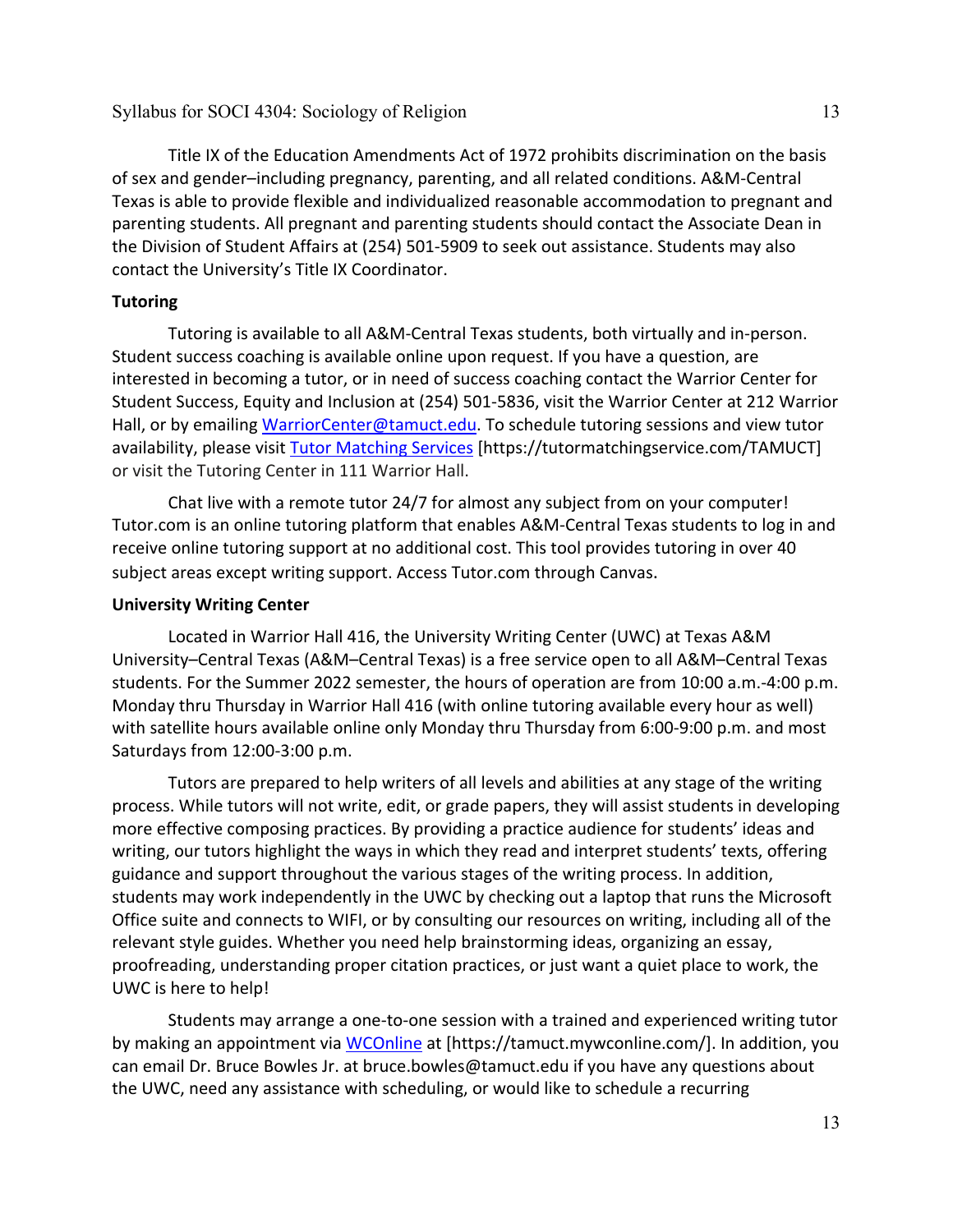appointment with your favorite tutor.

### **University Library**

The University Library provides many services in support of research across campus and at a distance. We offer over 200 electronic databases containing approximately 400,000 eBooks and 82,000 journals, in addition to the 96,000 items in our print collection, which can be mailed to students who live more than 50 miles from campus. Research guides for each subject taught at A&M-Central Texas are available through our website to help students navigate these resources. On campus, the library offers technology including cameras, laptops, microphones, webcams, and digital sound recorders.

Research assistance from a librarian is also available 24 hours a day through our online chat service, and at the reference desk when the library is open. Research sessions can be scheduled for more comprehensive assistance, and may take place virtually through WebEx, Microsoft Teams or in-person at the library. Schedule an [appointment](https://nam04.safelinks.protection.outlook.com/?url=https%3A%2F%2Ftamuct.libcal.com%2Fappointments%2F%3Fg%3D6956&data=04%7C01%7Clisa.bunkowski%40tamuct.edu%7Cde2c07d9f5804f09518008d9ab7ba6ff%7C9eed4e3000f744849ff193ad8005acec%7C0%7C0%7C637729369835011558%7CUnknown%7CTWFpbGZsb3d8eyJWIjoiMC4wLjAwMDAiLCJQIjoiV2luMzIiLCJBTiI6Ik1haWwiLCJXVCI6Mn0%3D%7C3000&sdata=KhtjgRSAw9aq%2FoBsB6wyu8b7PSuGN5EGPypzr3Ty2No%3D&reserved=0) [here](https://nam04.safelinks.protection.outlook.com/?url=https%3A%2F%2Ftamuct.libcal.com%2Fappointments%2F%3Fg%3D6956&data=04%7C01%7Clisa.bunkowski%40tamuct.edu%7Cde2c07d9f5804f09518008d9ab7ba6ff%7C9eed4e3000f744849ff193ad8005acec%7C0%7C0%7C637729369835011558%7CUnknown%7CTWFpbGZsb3d8eyJWIjoiMC4wLjAwMDAiLCJQIjoiV2luMzIiLCJBTiI6Ik1haWwiLCJXVCI6Mn0%3D%7C3000&sdata=KhtjgRSAw9aq%2FoBsB6wyu8b7PSuGN5EGPypzr3Ty2No%3D&reserved=0) [https://tamuct.libcal.com/appointments/?g=6956]. Assistance may cover many topics, including how to find articles in peer-reviewed journals, how to cite resources, and how to piece together research for written assignments.

Our 27,000-square-foot facility on the A&M-Central Texas main campus includes student lounges, private study rooms, group work spaces, computer labs, family areas suitable for all ages, and many other features. Services such as interlibrary loan, TexShare, binding, and laminating are available. The library frequently offers workshops, tours, readings, and other events. For more information, please visit our Library [website](https://nam04.safelinks.protection.outlook.com/?url=https%3A%2F%2Ftamuct.libguides.com%2Findex&data=04%7C01%7Clisa.bunkowski%40tamuct.edu%7C7d8489e8839a4915335f08d916f067f2%7C9eed4e3000f744849ff193ad8005acec%7C0%7C0%7C637566044056484222%7CUnknown%7CTWFpbGZsb3d8eyJWIjoiMC4wLjAwMDAiLCJQIjoiV2luMzIiLCJBTiI6Ik1haWwiLCJXVCI6Mn0%3D%7C1000&sdata=2R755V6rcIyedGrd4Os5rkgn1PvhHKU3kUV1vBKiHFo%3D&reserved=0)

[http://tamuct.libguides.com/index].

### **OPTIONAL POLICY STATEMENTS**

### **A Note about Sexual Violence at A&M-Central Texas**

Sexual violence is a serious safety, social justice, and public health issue. The university offers support for anyone struggling with these issues. University faculty are mandated reporters, so if someone discloses that they were sexually assaulted (or a victim of Domestic/Dating Violence or Stalking) while a student at TAMUCT, faculty members are required to inform the Title IX Office. If you want to discuss any of these issues confidentially, you can do so through Student Wellness and Counseling (254-501-5955) located on the second floor of Warrior Hall (207L).

Sexual violence can occur on our campus because predators often feel emboldened, and victims often feel silenced or shamed. It is incumbent on ALL of us to find ways to actively create environments that tell predators we don't agree with their behaviors and tell survivors we will support them. Your actions matter. Don't be a bystander; be an agent of change. For additional information on campus policy and resources visit the [Title IX webpage](https://www.tamuct.edu/compliance/titleix.html) [\[https://www.tamuct.edu/compliance/titleix.html\]](https://www.tamuct.edu/compliance/titleix.html).

### **Behavioral Intervention**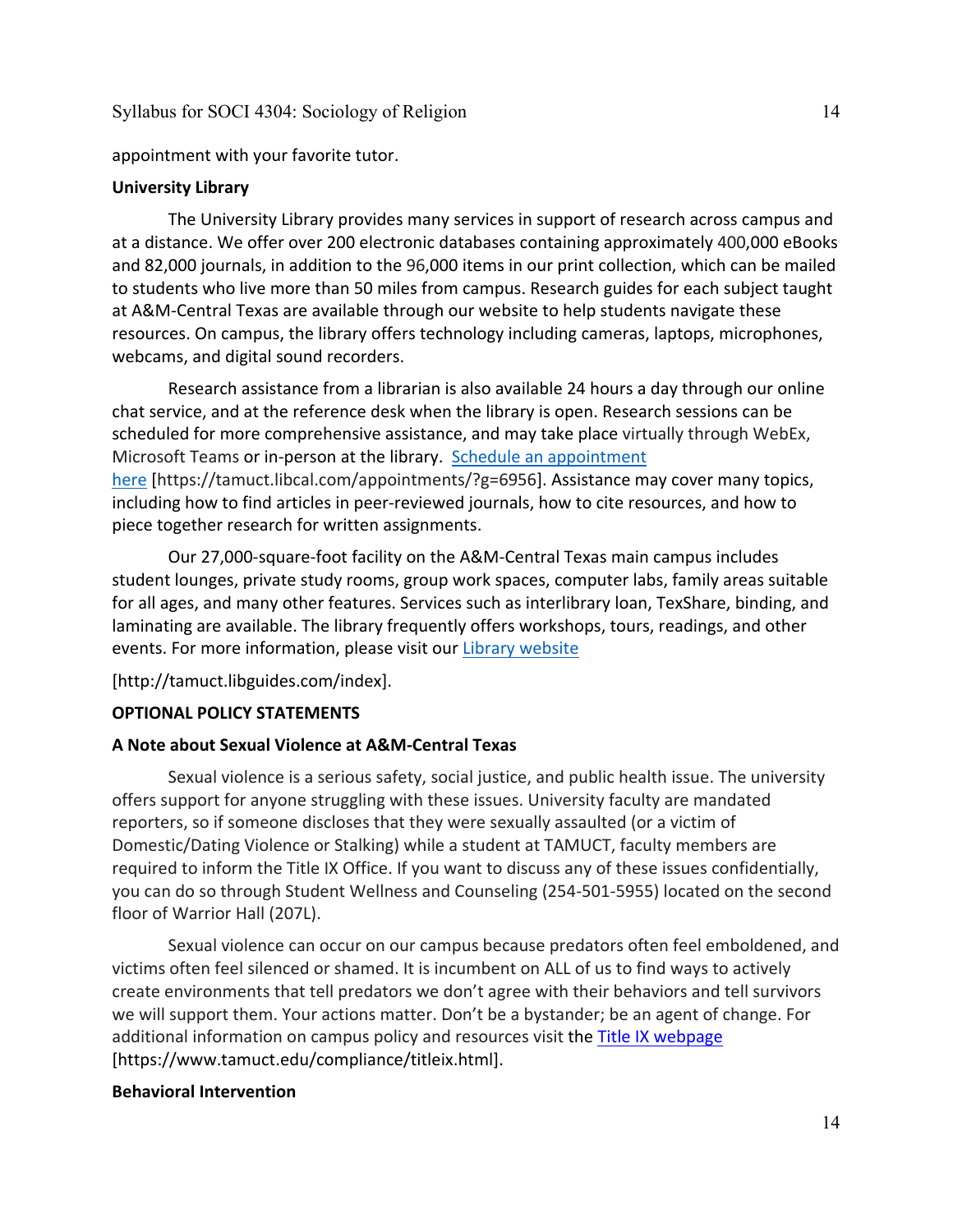Texas A&M University-Central Texas cares about the safety, health, and well-being of its students, faculty, staff, and community. If you are aware of individuals for whom you have a concern, please make a referral to the Behavioral Intervention Team. Referring your concern shows you care. You can complete the [referral](https://cm.maxient.com/reportingform.php?TAMUCentralTexas&layout_id=2) online

[https://cm.maxient.com/reportingform.php?TAMUCentralTexas&layout\_id=2].

Anonymous referrals are accepted. Please see the [Behavioral Intervention Team](https://www.tamuct.edu/bit) website for more information [https://www.tamuct.edu/bit]. If a person's behavior poses an imminent threat to you or another, contact 911 or A&M-Central Texas University Police at 254- 501-5805.

### **Diversity in the Classroom**

Respect for cultural and human biological diversity are core concepts within the social sciences. In this course, each voice in the classroom has value in contributing to class discussion. The student should respect the different experiences, beliefs, and values expressed by one's fellow students and instructor, and refrain from derogatory comments about other individuals, cultures, groups, or viewpoints. In this course we welcome individuals of all ages, backgrounds, citizenships, disabilities, education, ethnicities, family statuses, genders, gender identities, geographical locations, languages, military experiences, political views, races, religions, sexual orientations, socioeconomic statuses, and work experiences.

### **Classroom Etiquette**

Students shall show respect to other students and to the instructor in all communications, whether verbal or in writing (e.g., online). For example, making rude or threatening remarks or gestures, arguing, complaining, and challenging that is not based on readings, rationality, and the course objectives are all violations of classroom etiquette.

## **Modification of the Syllabus**

This syllabus may be revised in minor ways at the discretion of the instructor. The student is responsible for noting any changes in the syllabus. More than likely, a change in the syllabus will pertain to typos or events in the course calendar. If modified, a revised course calendar will be posted on Canvas and will replace the course calendar in the syllabus.

## **Contact with the Instructor**

The student should contact the instructor via the message feature of Canvas about any topic or issue that pertains to the course. If students contact the instructor through the instructor's official TAMUCT email, they must use their own official TAMUCT email. Many personal emails find their way to the junk folder by default.

## **Announcements**

The student is responsible for checking Canvas for ongoing announcements or messages pertaining to the course. For example, if a class is cancelled due to inclement weather, students would benefit from checking messages about the class cancellation and thus be able to alter